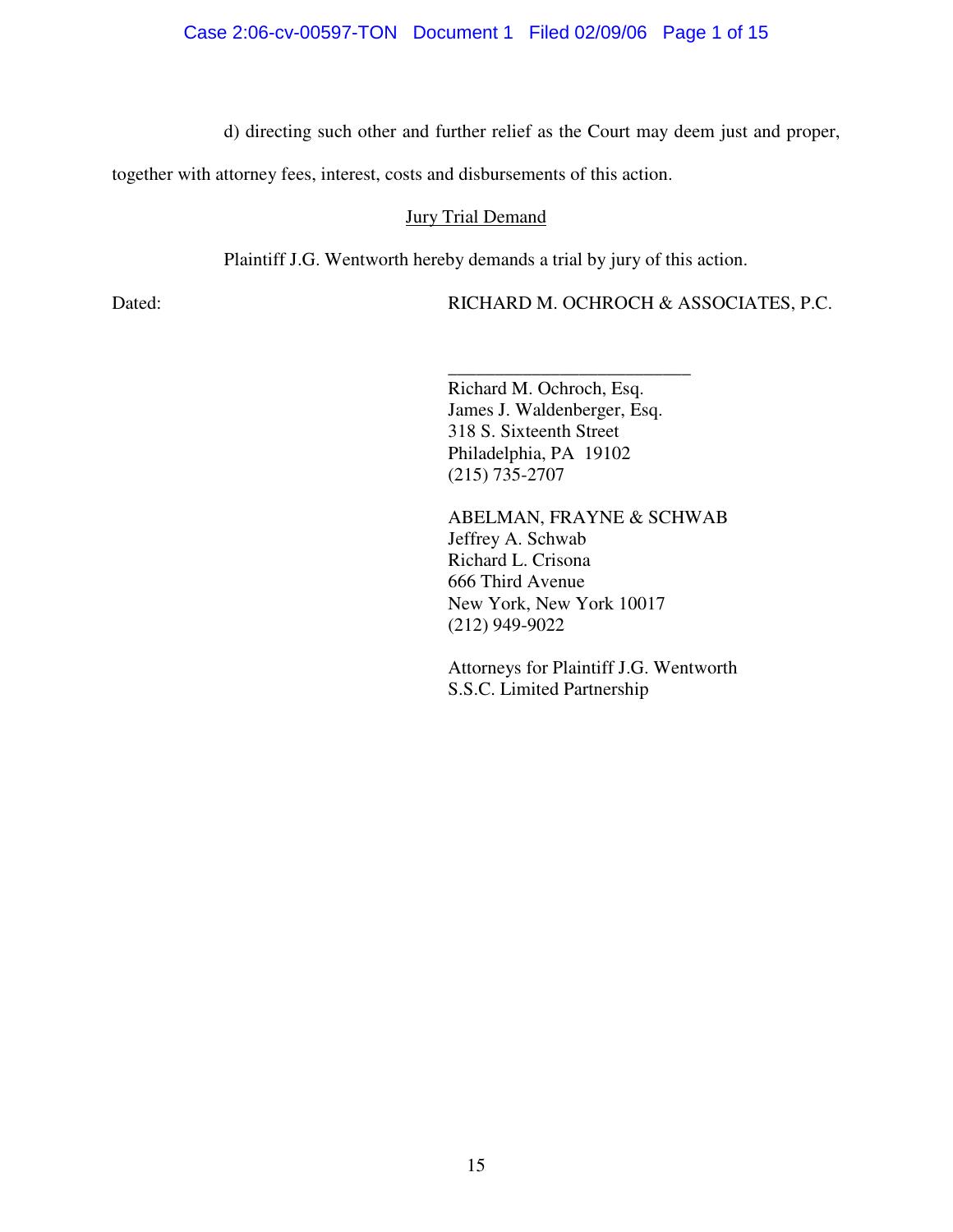#### Case 2:06-cv-00597-TON Document 1 Filed 02/09/06 Page 2 of 15

**WHEREFORE**, J.G. Wentworth demands entry of a judgment against Peachtree as follows:

a) granting an injunction permanently enjoining and restraining Peachtree, its officers, directors, principals, agents, servants, employees, partners, subcontractors, subsidiaries and related companies or entities, suppliers, successors and assigns, and all those in active concert and participation with it, from:

i) directly or indirectly buying, offering to buy, bidding on or in any way otherwise using advertising keywords that are identical or substantially similar to J.G. Wentworth's trademarks, which are likely to cause consumer confusion, mistake, or deception with respect to J.G. Wentworth's marks;

ii) engaging in any activity constituting unfair competition with J.G. Wentworth, constituting infringement of J.G. Wentworth's "J.G. Wentworth" trademarks, or constituting any dilution of the good will, name or reputation of J.G. Wentworth or its "J.G. Wentworth" trademark; and

iii) assisting, aiding or abetting any other person or business entity in engaging in or performing any of the activities referred to herein.

b) directing Peachtree to account to J.G. Wentworth for actual damages suffered by it, including lost sales, as a result of the infringement of J.G. Wentworth's trademark, directing that such damages be trebled because of the willful and deliberate nature and character of the infringement, together with an assessment of interest, and awarding J.G. Wentworth judgment in that amount against Peachtree;

c) directing Peachtree to account to J.G. Wentworth for Peachtree's unjustly received profits resulting from the foregoing infringements;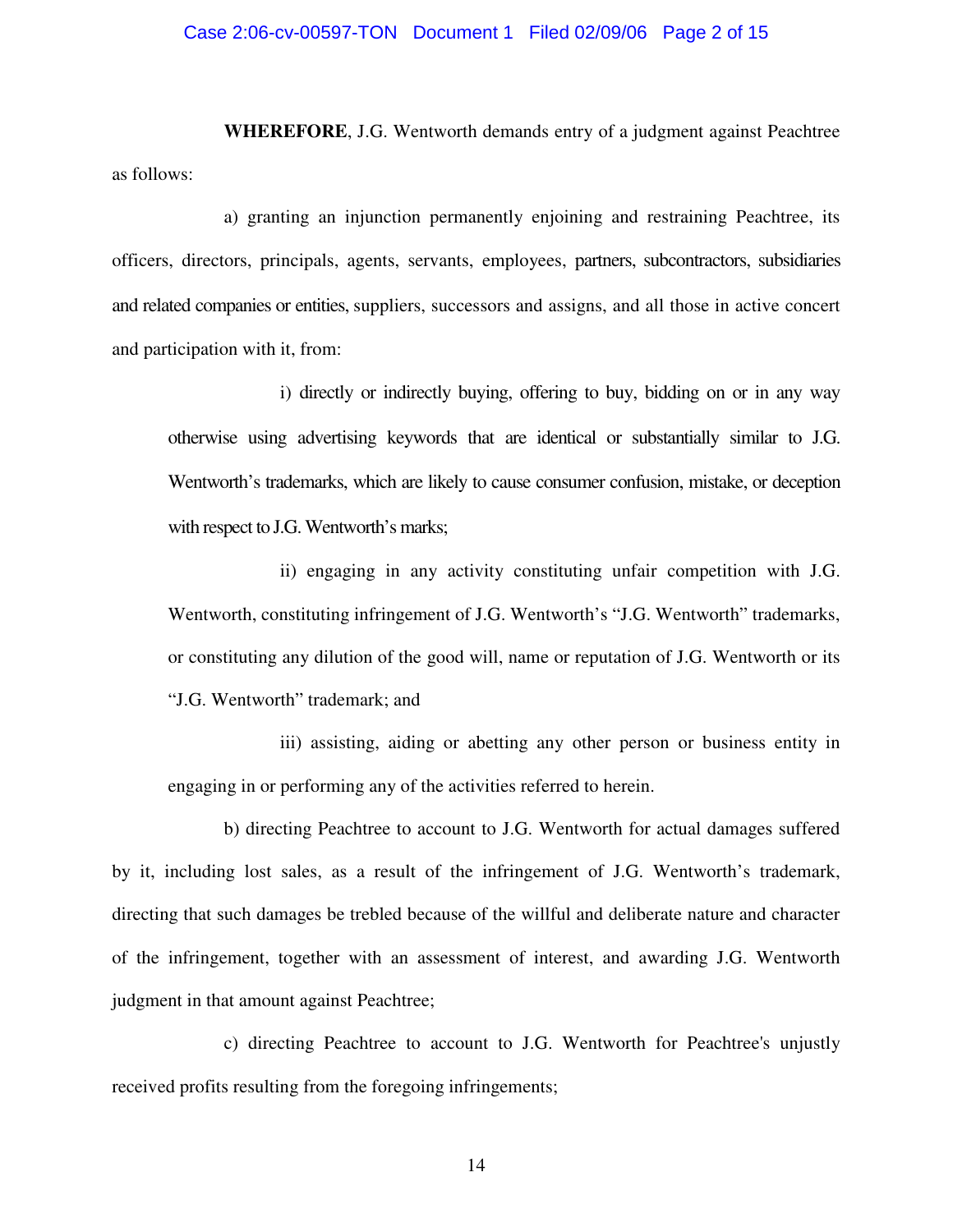# **FOURTH CAUSE OF ACTION Injury to Business Reputation and Dilution**

47. J.G. Wentworth incorporates by reference every allegation contained in paragraphs 1 through 46 as if here fully set forth.

48. The unauthorized use by Peachtree of J.G. Wentworth's registered marks in connection with its purchase of keywords in Google's AdWords program will dilute or tarnish J.G. Wentworth's business reputation and/or the effectiveness of the well-known, famous and distinctive J.G. Wentworth Marks.

49. Peachtree's acts constitute dilution and injury to J.G. Wentworth's business reputation in violation of Pennsylvania law.

50. Peachtree's acts have caused and, unlessthese acts are restrained by this Court, will continue to cause J.G. Wentworth to suffer irreparable injury.

51. J.G. Wentworth has no adequate remedy at law.

# **FIFTH CAUSE OF ACTION**

# Common Law - Trademark Infringement and Unfair Competition

52. J.G. Wentworth incorporates by reference every allegation contained in paragraphs

1 through 51 as if here fully set forth.

53. Peachtree's acts constitute trademark infringement and unfair competition in

violation of J.G. Wentworth's rights under the common law of the Commonwealth of Pennsylvania.

54. Peachtree's acts have caused and, unless these acts are restrained by this Court, will

continue to cause J.G. Wentworth to suffer irreparable injury.

55. J.G. Wentworth has no adequate remedy at law.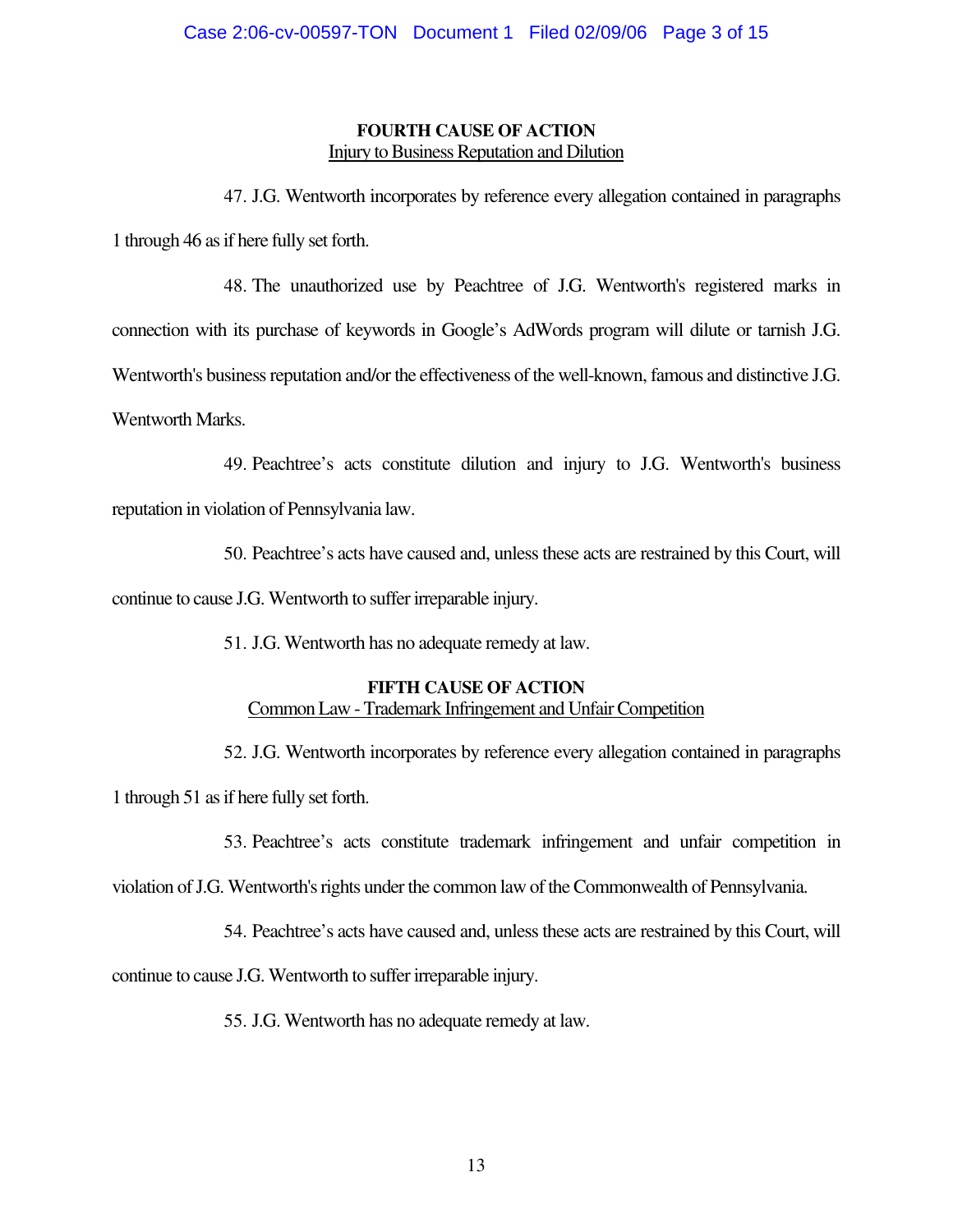#### Case 2:06-cv-00597-TON Document 1 Filed 02/09/06 Page 4 of 15

that Peachtree, or its products, are approved by, sponsored by or are somehow affiliated or connected with J.G. Wentworth.

39. Peachtree's acts, namely, the use of J.G. Wentworth's trademarks in connection with its purchase of keywords in Google's AdWords program constitutes a false designation of origin and false description and representation, in violation of Section 43(a) of the Lanham Act, 15 U.S.C. § 1125(a).

40. Peachtree's acts have caused and, unless these acts are restrained by this Court, will continue to cause, J.G. Wentworth to suffer irreparable injury.

41. J.G. Wentworth has no adequate remedy at law.

# **THIRD CAUSE OF ACTION** Lanham Act – Dilution

42. J.G. Wentworth incorporates by reference every allegation contained in paragraphs 1 through 41 as if here fully set forth.

43. Use by Peachtree of J.G. Wentworth's marks in connection with its purchase of keywords in Google's AdWords program has lessened and will continue to lessen the capacity of J.G. Wentworth's famous and distinctive marks to distinguish J.G. Wentworth's products and services from those of others, and has diluted the distinctive quality of J.G. Wentworth's famous and distinctive marks.

44. Peachtree's acts constitute dilution in violation of Section 43(c) of the Lanham Act, 15 U.S.C. § 1125(c).

45. Peachtree's acts have caused and, unlessthese acts are restrained by this Court, will continue to cause, J.G. Wentworth to suffer irreparable injury.

46. J.G. Wentworth has no adequate remedy at law.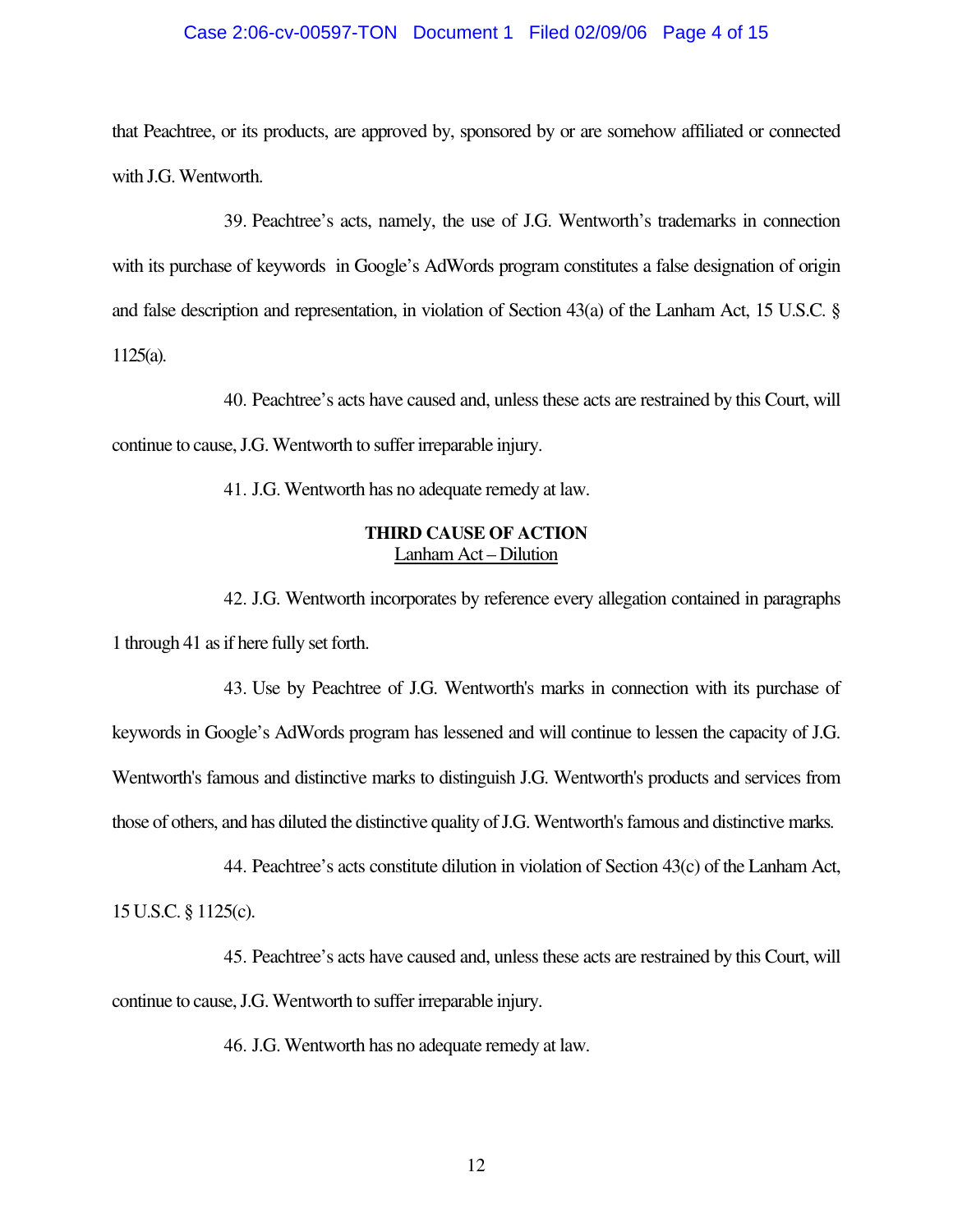# **FIRST CAUSE OF ACTION** Lanham Act- Trademark Infringement

32. J.G. Wentworth incorporates by reference every allegation contained in paragraphs 1 through 31 as if here fully set forth.

33. Peachtree's unauthorized, willful use of J.G. Wentworth's registered marks in connection with its purchase of keywords in Google's AdWords program constitutes use in commerce which infringes J.G. Wentworth's exclusive rights in its federally-registered marks and is likely to cause confusion, mistake or deception as to the source of the services advertised by Peachtree.

34. Peachtree's acts, namely, the unauthorized, willful use of J.G. Wentworth's registered marks in connection with its purchase of keywords in Google's AdWords program, constitutes trademark infringement in violation of Section 32(1) of the Lanham Act, 15 U.S.C. § 1114(1).

35. Peachtree's acts have caused and, unless these acts are restrained by this Court, will continue to cause, J.G. Wentworth to suffer irreparable injury.

36. J.G. Wentworth has no adequate remedy at law.

# **SECONDCAUSEOFACTION** Lanham Act - False Representation

37. J.G. Wentworth incorporates by reference every allegation contained in paragraphs 1 through 36 as if here fully set forth.

38. Use by Peachtree of J.G. Wentworth's marks in connection with its purchase of keywords in Google's AdWords program conveys the misleading commercial impression to the public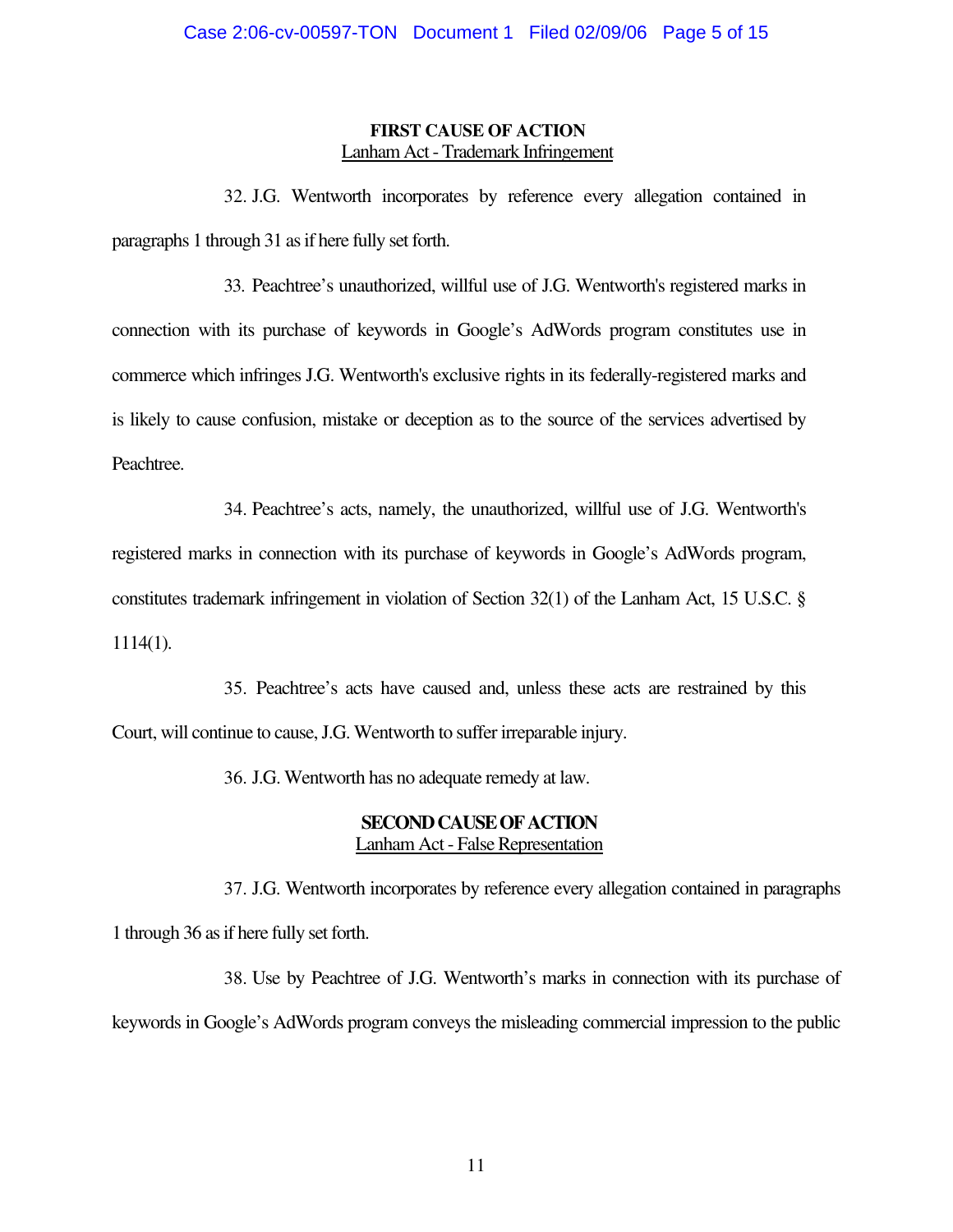#### Case 2:06-cv-00597-TON Document 1 Filed 02/09/06 Page 6 of 15

believing falsely that Peachtree's own website is sponsored or authorized by and/or originating with J.G. Wentworth. Peachtree's actions also dilute the ability of the J.G. Wentworth's trademarks to identify J.G. Wentworth as a source of its products and services.

28. Peachtree's actions steal customers from J.G. Wentworth's website, erode the distinctiveness of J.G. Wentworth's marks, and impair J.G. Wentworth's honest and good faith efforts to promote and sell its products on the Internet. Peachtree's actions have caused damage and irreparable injury to J.G. Wentworth. Further damage and irreparable injury will result if Peachtree is allowed to continue to violate J.G. Wentworth's rights.

29. In addition to harming J.G. Wentworth's reputation and the value of its marks, Peachtree has realized and continues to realize profits and other benefits rightfully belonging to J.G. Wentworth.

30. Peachtree repeatedly has ignored J.G. Wentworth's demands to cease all unauthorized use of J.G. Wentworth's trademarks in its keyword Internet advertising on Google. Indeed, although Peachtree stops its infringement now and then in response to J.G. Wentworth's complaints, Peachtree nevertheless always returns to it.

31. Peachtree's repeated failure to comply with J.G. Wentworth's demands shows its intent to continue to wrongfully compete with, infringe upon and dilute J.G. Wentworth's proprietary rights in the J.G. Wentworth trademarks. J.G. Wentworth seeks an injunction to halt Peachtree's wrongful conduct and award of damages as well as attorneys' fees and expenses for Peachtree's willful and wanton conduct.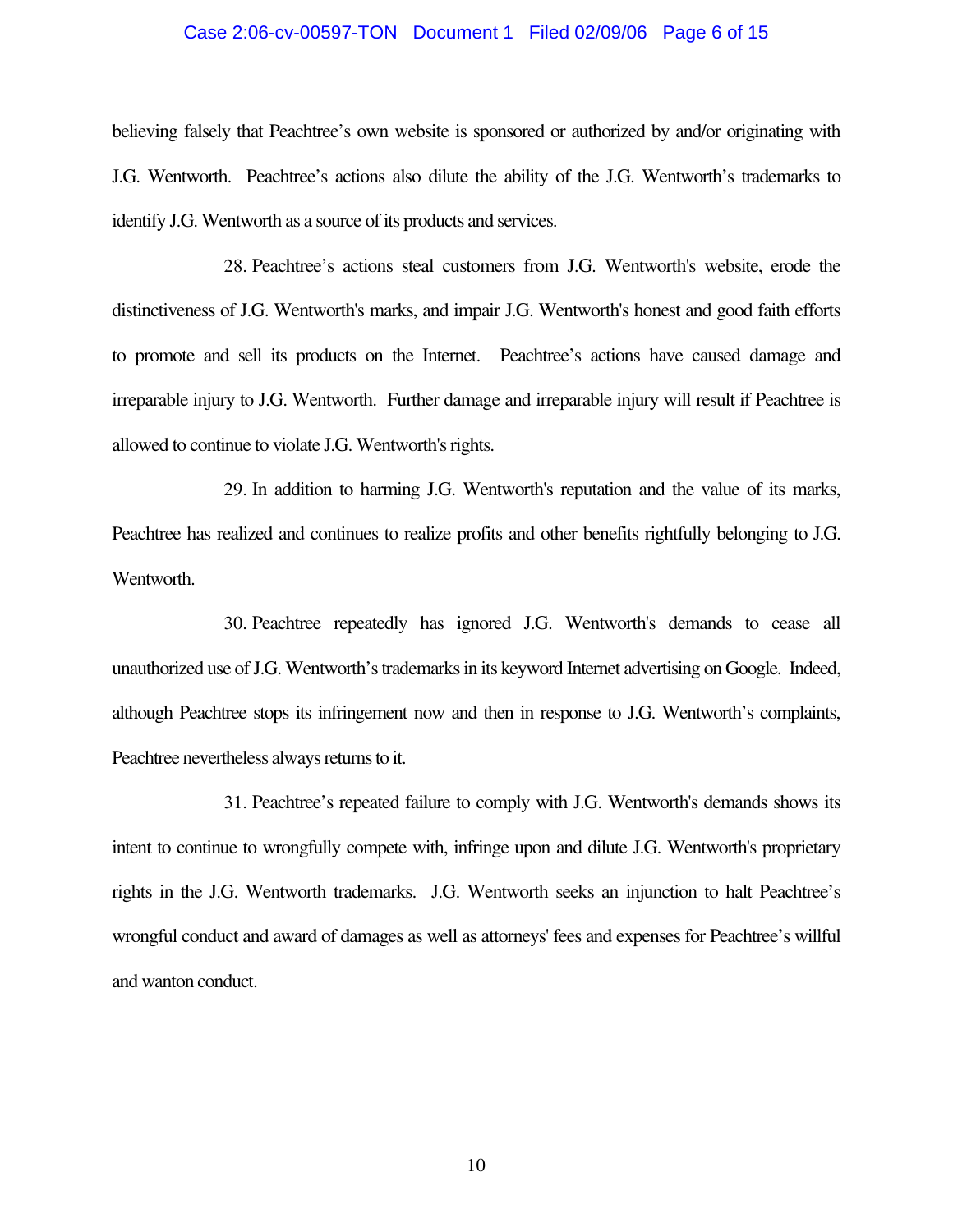#### Case 2:06-cv-00597-TON Document 1 Filed 02/09/06 Page 7 of 15

use." So even though Google – by actively facilitating Peachtree's infringement – also bears responsibility for it, Peachtree itself remains liable for its deliberate decision to purchase J.G. Wentworth's trademarks to use as keywords in Google's AdWords program.

#### Peachtree's Infringement

24. Peachtree obviously has purchased J.G. Wentworth's trademarks as its keywords for use in Google's AdWords program. If a user enters either "J.G. Wentworth" or "JG Wentworth" as a search phrase in Google, Peachtree's ad appears immediately alongside the link to J.G. Wentworth's website in the search results. This could only happen if Peachtree were using J.G. Wentworth's trademarks as its keywords.

25. And the fact that Peachtree's ad occupies the topmost position next to the link for J.G. Wentworth's website in the search results shows, according to Google's own literature, that Peachtree is both willing to pay a relatively high price for the ad, and that the ad must have a relatively high clickthrough rate.

#### The Harm to J.G. Wentworth

26. J.G. Wentworth has not given Peachtree permission to use its trademarks for the promotion or sale of its own products and services. Through its purchase of the J.G. Wentworth marks as keywords, Peachtree seeks to exploit the hard-earned goodwill of J.G. Wentworth and of its products and services. Peachtree's purchase of J.G. Wentworth's trademarks for use in the AdWords program is intended to divert consumers from the website that they intend to visit - *e.g.,* the J.G. Wentworth website - to its own website. Thus, Peachtree is free-riding on the goodwill and reputation of J.G. Wentworth.

27. By taking steps to ensure that its ad appears immediately alongside the link for J.G. Wentworth's website, Peachtree's actions are inherently deceptive and mislead consumers into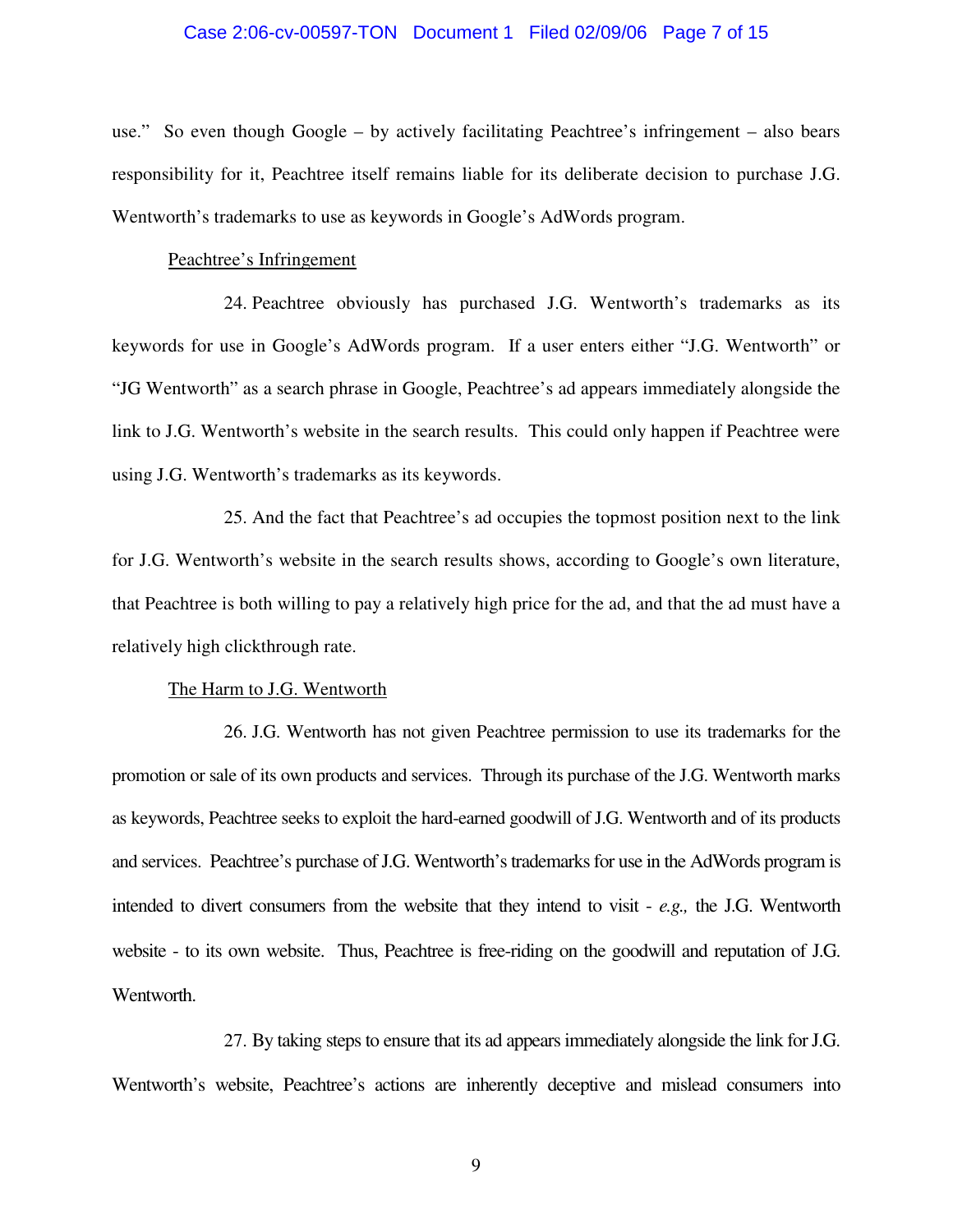#### Case 2:06-cv-00597-TON Document 1 Filed 02/09/06 Page 8 of 15

-- "No one can lock in the top position [in the display results]. User clickthrough rates and CPC [cost-per-click pricing] help determine where your ad is shown. The most relevant ads rise to the top." Similarly, "[r]ank is determined by a combination of several relevance factors including CPC and clickthrough rate. If an ad is irrelevant to users, they won't click on it and it will move down the page. Your relevant ads will gain higher positions on the page, at no extra cost to you." Or again, "[y]our keyword-targeted ad's position is determined by your ad's maximum cost-per-click (CPC) and Quality Score. Increasing performance factors such as your maximum CPC and/or Quality Score will improve your ad's position." In other words, if Peachtree were not diverting J.G. Wentworth's customers with a relatively high clickthrough rate for its ad, its ad would not remain immediately alongside the link to J.G. Wentworth's website on the search results page.

-- "AdWords Discounter takes care of your campaign for you, dynamically raising and lowering your CPC within range you specify to keep you in the position you want." In other words, Peachtree can – and evidently does – pay more to ensure that its ad is placed immediately alongside the link to J.G. Wentworth's website in order to ensure the maximum diversion of customers.

-- "General keywords will generate the most impressions, but will often result in the fewest number of clicks." In other words, Peachtree is being instructed not to use general keywords, such as "structured settlement," but more specific ones – such as the J.G. Wentworth trademarks.

23. Google's trademark policy for its AdWords program specifically notes that "the advertisers themselves are responsible for the keywords and ad content that they choose to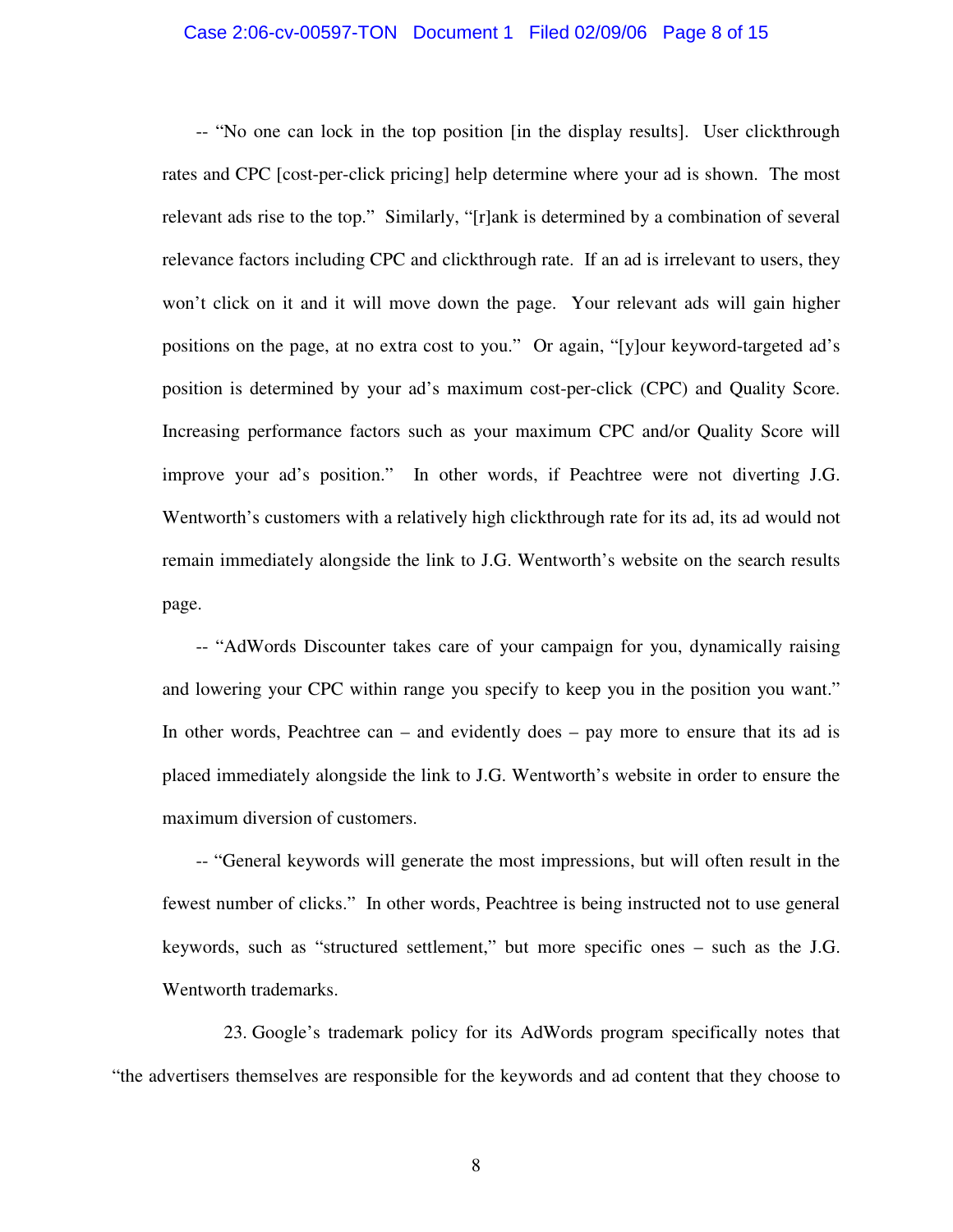#### Case 2:06-cv-00597-TON Document 1 Filed 02/09/06 Page 9 of 15

20. By simply using Google's search engine, Internet users are identifying to Google the subjects they are interested in, the companies they are looking for, or the goods and services they wish to buy. This allows Google to earn an overwhelming percentage of its revenue from the sale of contextual advertising, which permits companies to place their advertising in front of consumers who have already identified themselves as interested in products or services similar to theirs.

21. To accomplish this, Google offers a keyword-triggered advertising program called "AdWords." AdWords enables advertisers to purchase or bid on certain keywords. Then, when an Internet user enters those keywords in Google's search engine, the program generates links, known as "Sponsored Links," to the advertisers'websites. Sponsored links appear at the top and on the margins of Google's search-results pages. In many instances, the search results pages are designed so that the "Sponsored Link"' display is inconspicuous, confusing and ambiguous in that it is not apparent who "sponsors" these links, and whether a sponsor of the link is associated in any way with the company that is the subject of the search. Whenever an Internet user clicks on a Sponsored Link, the corresponding advertiser must pay Google.

22. Google's own materials reveal the purpose of its AdWords program, and of the ability of users of the program, such as Peachtree, to trade on the goodwill of its competitors. For example, according to Google's materials about its AdWords program:

-- "Find buyers searching for what you sell. Google AdWords ads connect you with new customers at the precise moment when they're looking for your products or services." In other words, Peachtree uses the AdWords program to find buyers looking for its services by using J.G. Wentworth's trademarks to identify these buyers at the "precise moment" they are searching for J.G. Wentworth.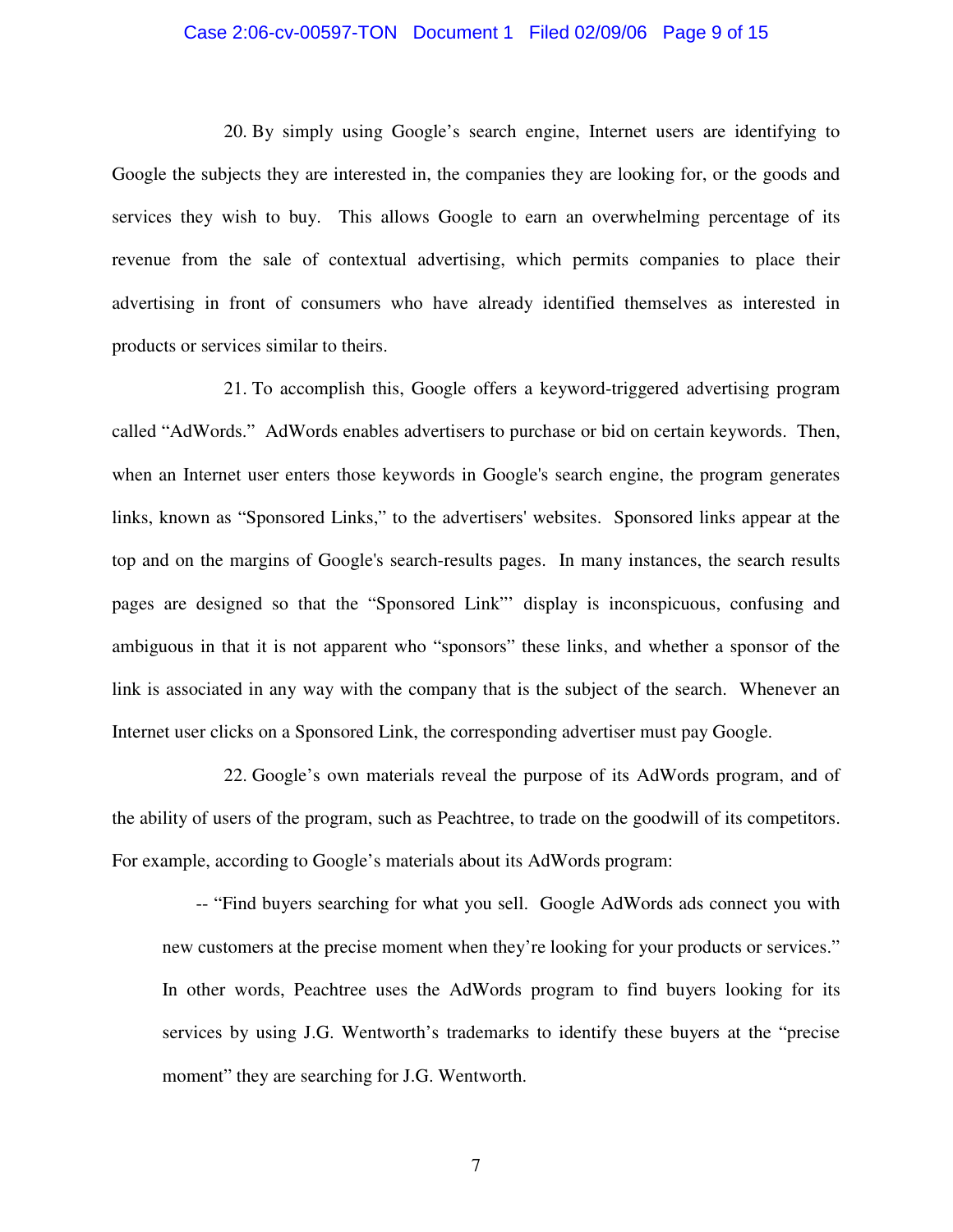#### Case 2:06-cv-00597-TON Document 1 Filed 02/09/06 Page 10 of 15

Peachtree has used other advertisements as well in its infringing participation in the AdWords program.

17. J.G. Wentworth had demanded of Peachtree that it cease its infringing use of J.G. Wentworth's marks, but Peachtree has refused, necessitating this lawsuit. Peachtree has from time to time stopped its infringing activity for a brief while, or at least claimed that it would do so, but it keeps returning to it. That Peachtree periodically stops its infringements shows its own guilty knowledge about the wrongfulness of its conduct; that it returns to the activity shows that it is effective in usurping customers from J.G. Wentworth.

#### Facts Common to All Claims for Relief

#### The Google Search Engine

18. The Internet is a global network of millions of connected computers which, over the last ten to fifteen years, has revolutionized how individuals and businesses operate and communicate. The World Wide Web or "web" is a portion of the Internet which is designed to display information visually on "websites." A website is located and identified by its "domain name," which is the name of the website, followed by a designator such as .com, .org, .biz, etc.

19. Google operates an Internet search engine, which allows Internet users to locate websites that match the "keywords," or search terms, they enter. A search engine uses algorithms to process the keywords and produce a search-results page that displays links to the websites in the search engine's database that match the keywords. Links to the websites usually are displayed in order of decreasing relevance, with the most relevant websites listed first. Google's search engine processes hundreds of millions of searches daily and covers billions of web pages.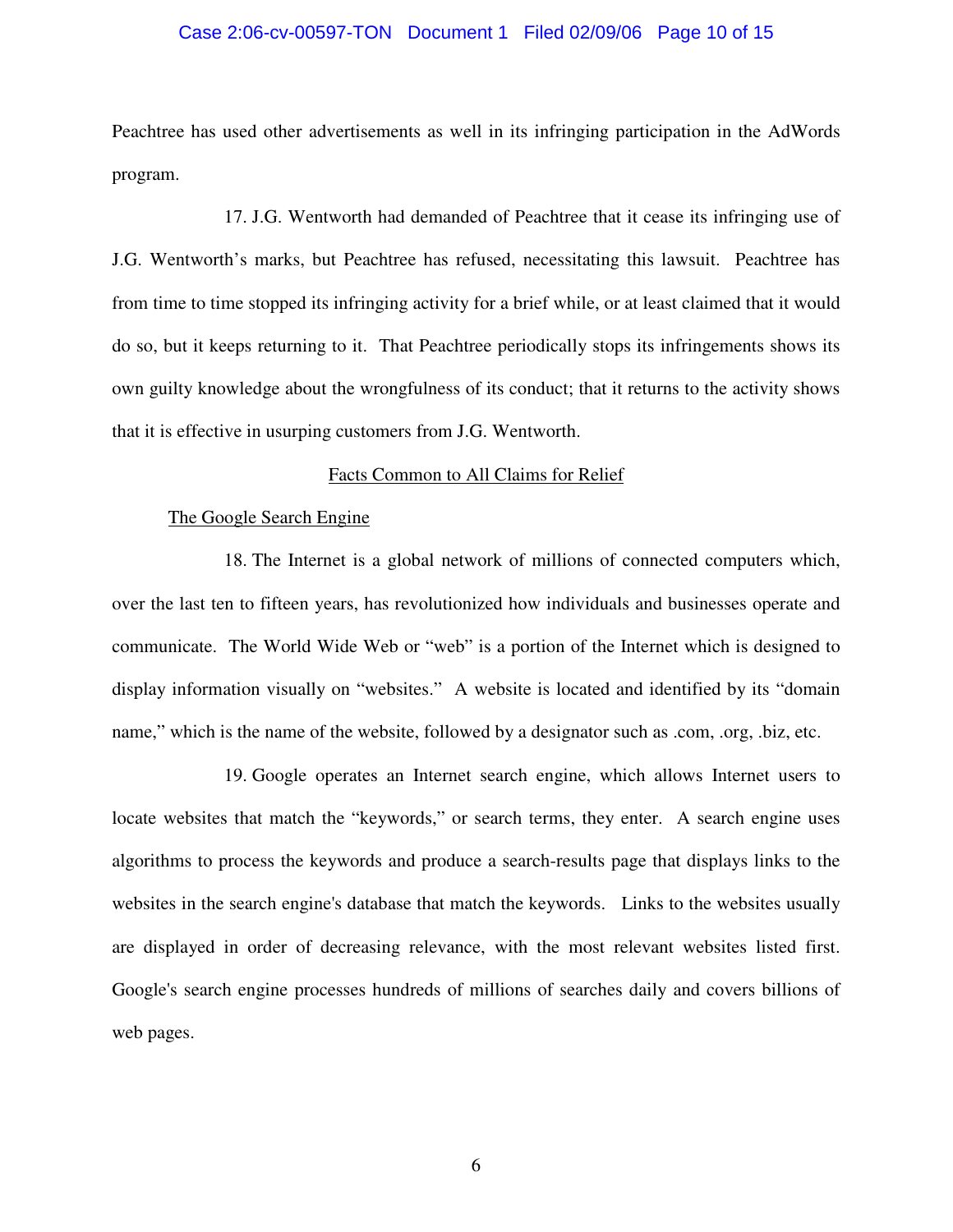#### Case 2:06-cv-00597-TON Document 1 Filed 02/09/06 Page 11 of 15

Through its multi-million dollar television advertising and other extensive promotional efforts, including its Internet websites, J.G. Wentworth has ensured that its marks have become famous in the industry, and with the consuming public.

14. J.G. Wentworth maintains Internet websites at www.jgwfunding.com and www.jgwentworth.com as a further – and critical means – of promoting its services. Its television advertising and promotional activities are intended to work in tandem with its internet websites, so that potential customers who learn of J.G. Wentworth through its television advertising and other promotional activities can quickly and conveniently gain additional information about J.G. Wentworth through the Internet websites, as well as contact J.G. Wentworth for still more information and to begin forming a customer relationship with J.G. Wentworth by requesting a quote.

#### Peachtree

15. Peachtree, a Georgia limited liability company headquartered in Florida, is J.G. Wentworth's next nearest competitor in the advance funding of structured settlements. Peachtree operates an Internet website at www.settlementfunders.com. Through its participation in Google's AdWords program and infringing use of J.G. Wentworth's famous trademarks, Peachtree arranges to have an advertisement and link for its website displayed immediately alongside the link to J.G. Wentworth's website in the list of Google search results for "J.G. Wentworth" or "JG Wentworth."

16. Peachtree's current advertisement that appears alongside the link to J.G. Wentworth's website reads: "Peachtree Official Site – Specialists in Annuity & Settlement Funding. Request a Quote Online! www.settlementfunders.com." Discovery may show that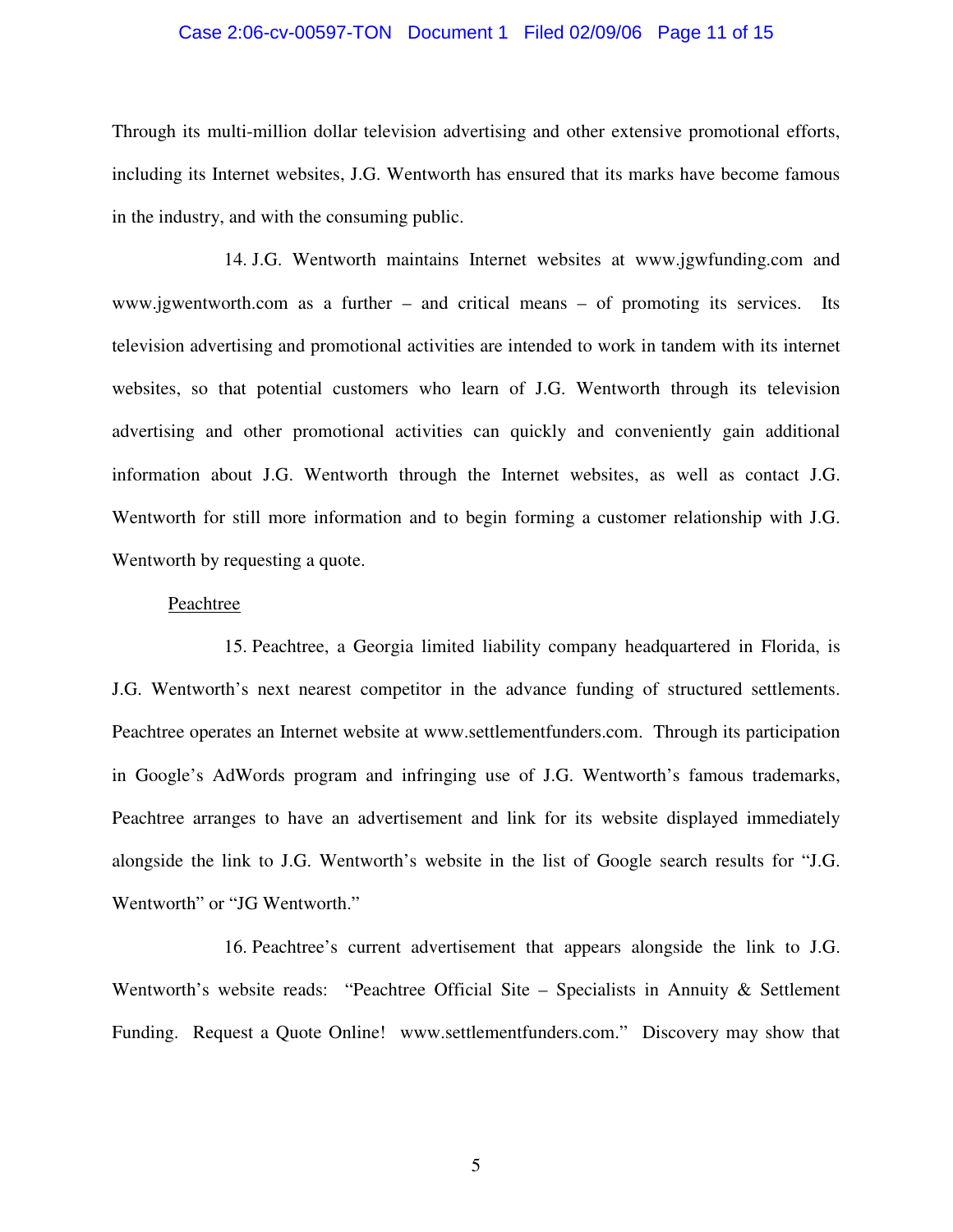#### Case 2:06-cv-00597-TON Document 1 Filed 02/09/06 Page 12 of 15

Wentworth is the only company in the industry to achieve AAA ratings by both Moody's and S&P financial rating services.

10. With close to \$2 billion in total assets backing annuities and structured settlements in the United States today, J.G. Wentworth is the largest finance company in the nation specializing in turning future payments from structured settlements, annuities, real estate notes and other assets into immediate cash. J.G Wentworth's mission is to create a free flow of capital for individuals who need to access the capital markets by exchanging some or all of their structured settlement or annuity for immediate cash payment.

11. Many times, people who have suffered damages are compensated for their losses through a settlement that provides a series of periodic cash payments. Just as often, circumstances change. Individuals need a lump sum for education, to start a business or for unexpected expenses. In situations such as these, individuals can access the value of their settlement by selling all or a portion of the future payments for their present value. Legislation in 43 states permits the assignment of structured settlements after a judge's approval. J.G. Wentworth was instrumental in the development of this legislation through extensive lobbying and cooperation with state attorneys general, consumer groups and the insurance industry.

12. J.G. Wentworth is the owner of numerous registered trademarks, including U.S. Trademark Reg. No. 2,142,341 for the word mark "J.G. Wentworth" for investment consultation and planning services and U.S. Trademark Reg. No. 2,142,349 for the word mark in stylized form "J.G. Wentworth" for investment consultation and financial planning services.

13. J.G. Wentworth engages in extensive advertising of its services as a means of promoting its products and establishing its goodwill. Since its founding, J.G. Wentworth has spent tens of millions of dollars in television advertising and other promotional activities.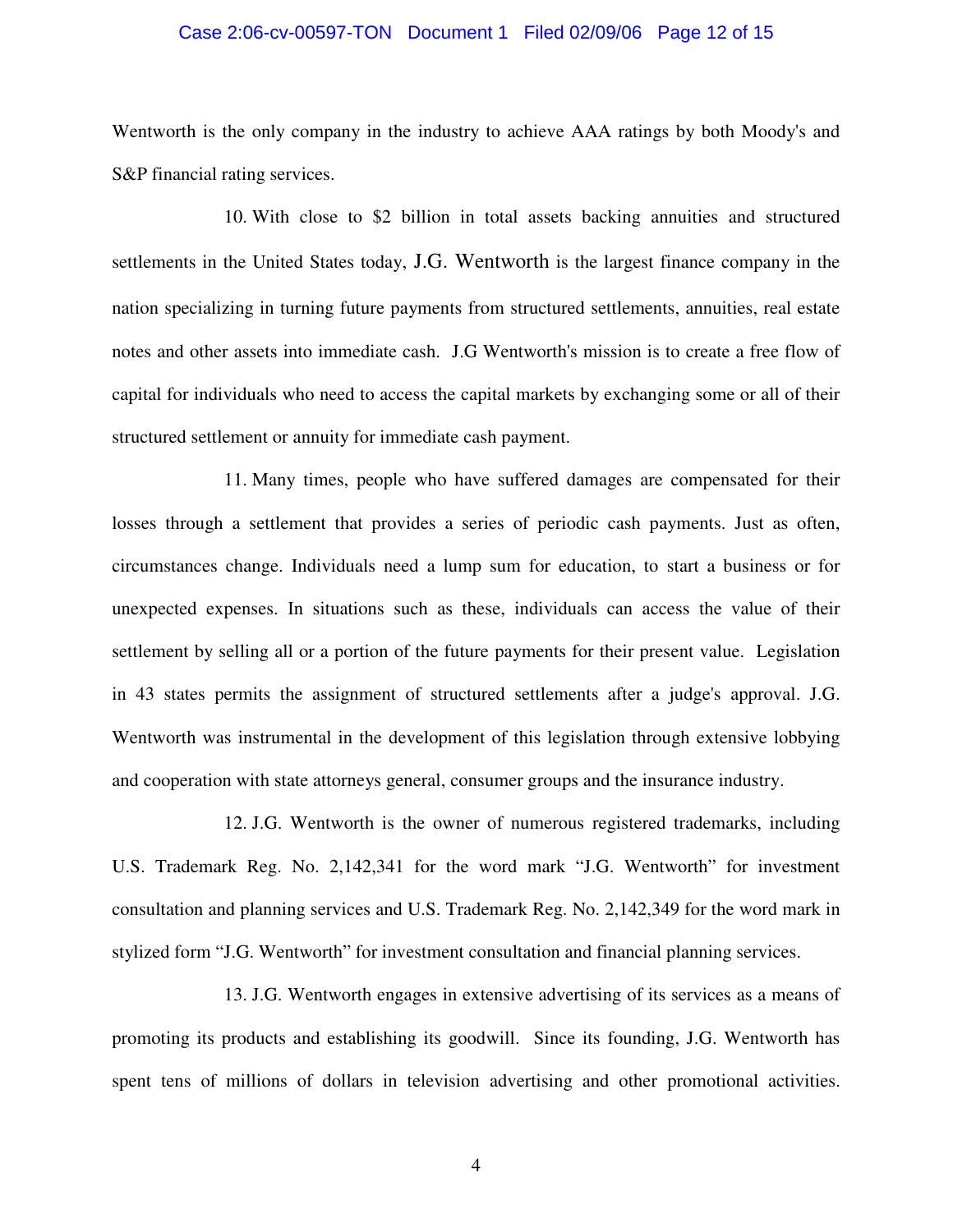#### Case 2:06-cv-00597-TON Document 1 Filed 02/09/06 Page 13 of 15

the participant is willing to pay to use its competitor's trademarks and on how many Internet users actually "clickthrough" to the website link of the participant. So the fact that Peachtree's link appears immediately alongside J.G. Wentworth's link shows both that Peachtree is willing to pay a relatively high price to usurp J.G. Wentworth's goodwill, and that it is successful in doing so because it presumably must have a relatively high "clickthrough" rate to remain in a top spot.

6. J.G. Wentworth's website is a critical part of its marketing of its services. The harm to J.G. Wentworth's goodwill through Peachtree's infringement is thus extensive and irreparable.

#### **JURISDICTION AND VENUE**

7. This Court has jurisdiction over the subject matter of this action under 28 U.S.C. §§1338 and §§ 1367.

8. Venue is proper in this District pursuant to 28 U.S.C.§§ 1391(b) and (c), in that Peachtree's infringement has occurred in this District and Peachtree resides in this district.

#### **THE PARTIES**

#### J.G. Wentworth

9. J.G. Wentworth, a Nevada limited partnership headquartered in Pennsylvania, is the undisputed leader in the structured settlement industry. J.G. Wentworth was founded in 1992 with the idea that people with deferred payments, who previously had no way to raise money from their guaranteed future payments, should be able to get immediate cash for their future payments. J.G. Wentworth was the original pioneer and founder of the advanced funding industry and has maintained its position as the industry leader for over ten years. J.G.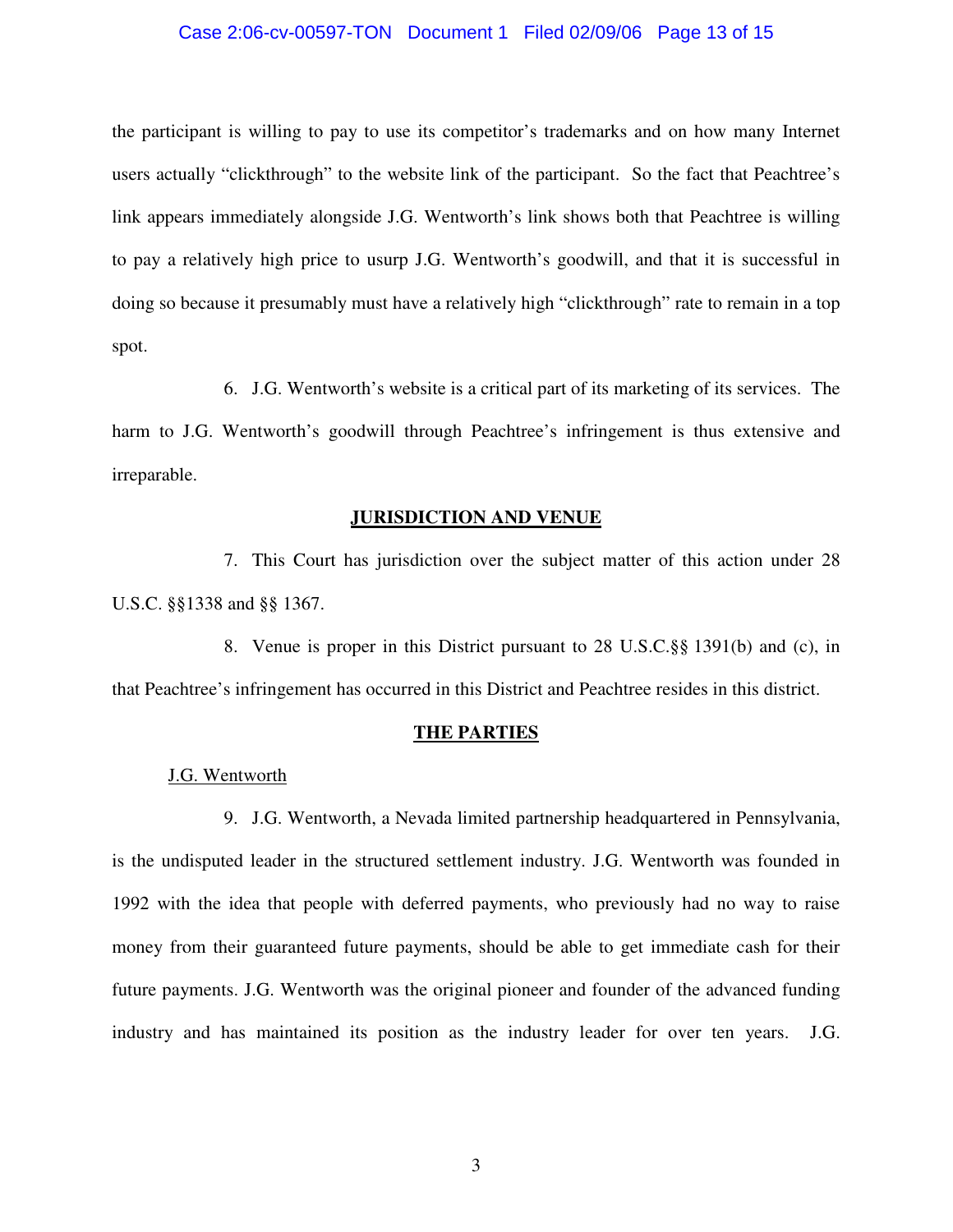#### Case 2:06-cv-00597-TON Document 1 Filed 02/09/06 Page 14 of 15

interest piqued by J.G. Wentworth's extensive television advertising, Peachtree pays a fee to Google to use J.G. Wentworth's marks, and thus ensures that an advertisement and link to its website will be displayed alongside the link to J.G. Wentworth's website – the finding of which was the original goal of the searcher. Peachtree participates in the AdWords program, and uses J.G. Wentworth's marks, in order to trade on J.G. Wentworth's goodwill, to cause consumer confusion and to divert users away from J.G. Wentworth's website to Peachtree's website.

3. There is nothing subtle about Peachtree's infringement. There is no legitimate reason for Peachtree to use J.G. Wentworth's marks to ensure that an advertisement for its services and a link to its website appears alongside the link to J.G. Wentworth's website in response to a search *for J.G. Wentworth* other than to divert for itself consumers who are interested in *and actively seeking out* J.G. Wentworth.

4. Peachtree's bad faith in participating in the AdWords program is also shown by its conduct in response to J.G. Wentworth's complaints to Peachtree about Peachtree's trading on J.G. Wentworth's goodwill. At various times when J.G. Wentworth has complained to Peachtree about Peachtree's participation in the AdWords program at J.G. Wentworth's expense, Peachtree has either agreed to stop doing so and then nevertheless continued the infringing conduct, or at other times, it halted its infringing use of J.G. Wentworth's trademarks and then resumed the conduct after a short time, presumably because it was effective in unfairly competing against J.G. Wentworth.

5. Indeed, there can be little doubt that Peachtree's effort to divert traffic away from J.G. Wentworth's website to its own website is succeeding, to J.G. Wentworth's detriment. Google's own materials about its AdWords program state that the displayed position of the ad and website link of a program participant, such as Peachtree, depends both on the amount that